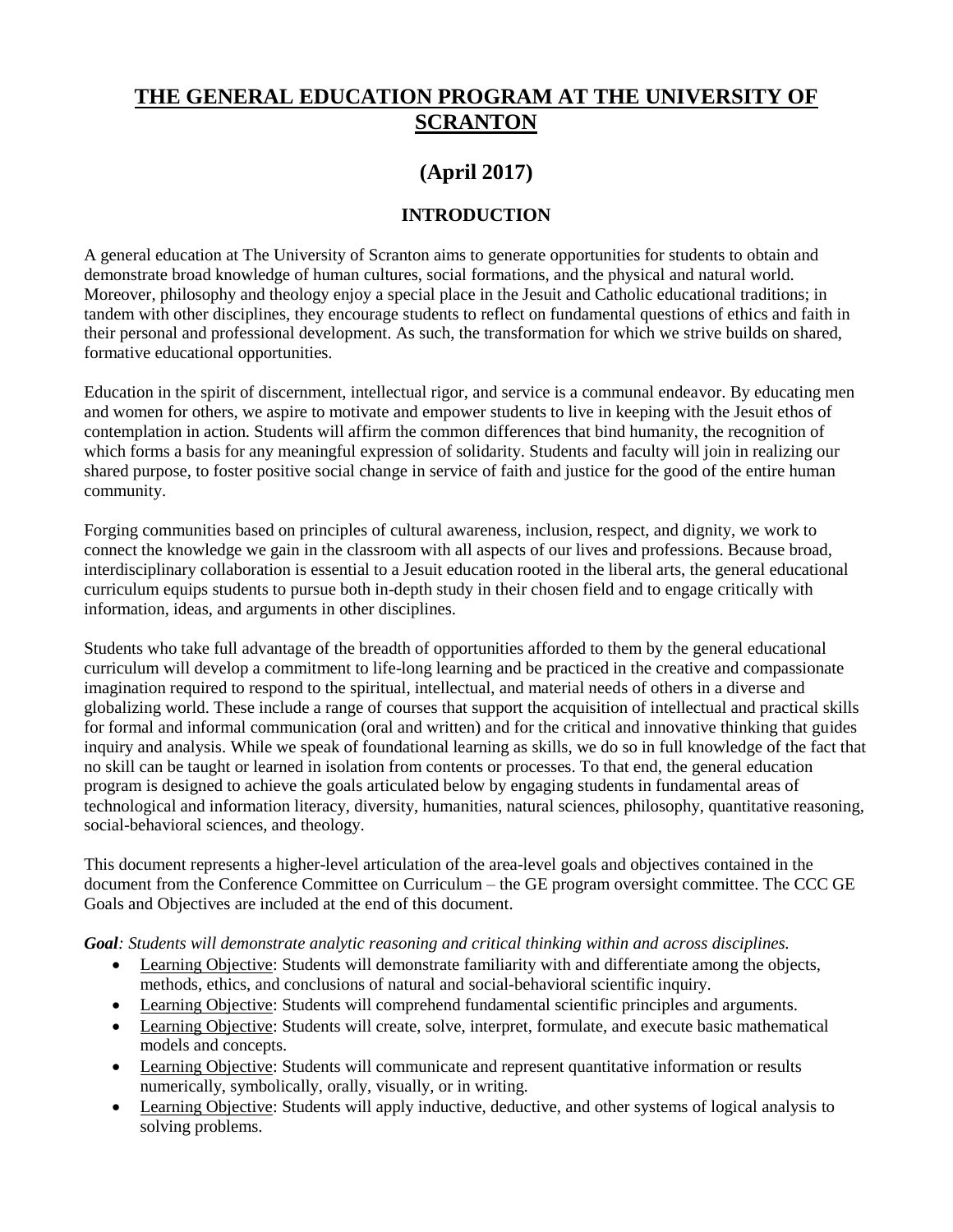# *Goal: Students will demonstrate proficiency in verbal (written and oral) communication within and across disciplines*.

- Learning Objective. Students will communicate effectively in writing and orally, disseminating thoughts and ideas to persuade, defend, and/or inform audiences in discipline-specific and general venues.
- Learning Objective. Students will demonstrate clarity, coherence, rigor, scholarly tone, and stylistic control, which will be achieved by applying proofreading, editing and revising strategies to their work and the work of their peers.
- Learning Objective: Students will develop general and discipline-specific skills to deliver effective, audience-appropriate oral presentations using visual, auditory, and technological aids
- Learning Objective. Students will analyze, understand, and produce verbal language in a variety of forms, including works of fiction and nonfiction, dramatic and poetic texts, essays, speeches, every-day conversation, and digital communications.

*Goal: Students will demonstrate technological and information literacy*.

- Learning Objective: Students will demonstrate competency in finding, evaluating, analyzing, and effectively using various sources of information.
- Learning Objective: Students will competently identify and employ contextually appropriate technologies to support the acquisition and dissemination of new knowledge.
- Learning Objective: Students will recognize and demonstrate sensitivity to ethical issues regarding the use of technologies, especially communication technologies (e.g., privacy, information sharing).

*Goal*: Students will develop historically, aesthetically, and socially grounded understanding of the humanities and expressive arts that encompass the variety of human cultural production.

- Learning Objective: Students will analyze and interpret primary historical documents, works of art, literature, or performance; and historical, critical and theoretical texts concerned with history and culture.
- Learning Objective: Students will demonstrate familiarity with and differentiate among a range of methods, objects, and conventions of disciplinary inquiry within the humanities.
- Learning Objective: Students will recognize and appraise the value of literary, historical, and social thinking as modes of engaging the world and its inhabitants.
- Learning Objective: Students will generate, interpret, and value multilingual or intercultural perspectives.
- Learning Objective: Students will select and employ creative, imaginative, and collaborative techniques of artistic expression.

*Goal: Students will develop historically informed and engaged understandings of God, world, and the human person that fosters a commitment to service, faith, and justice in the Jesuit and Catholic traditions.*

- Learning Objective: Students will develop a critical understanding of the nature of justice and the ability to apply ethical theories to contemporary issues and the capacity to utilize intellectual tools to promote justice.
- Learning Objective: Students will evaluate arguments, questions, and issues central to classical and modern philosophy and theology.
- Learning Objective: Students will demonstrate knowledge and awareness of the texts, thinkers, and theories that shaped historical debates about and inform contemporary conceptions of God, self, world, and the nature of right and wrong.
- Learning Objective: Students will examine the Jesuit ideal of being men and women for others and understand how this ideal applies to social relationships.

*Goal: Students* will develop and articulate a cultural and global awareness and sensitivity that contributes to an integrated understanding of human diversity.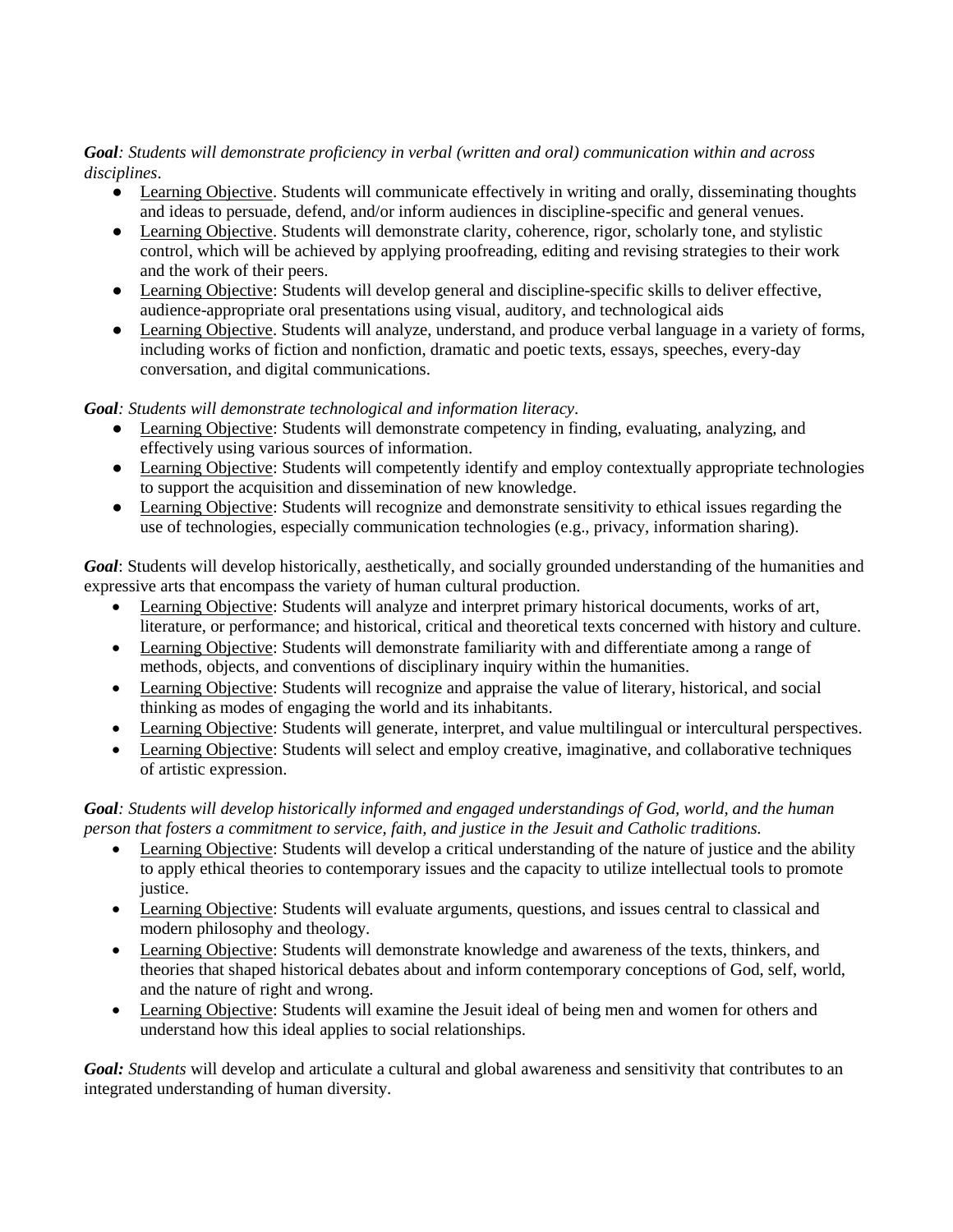- Learning Objective: Students will identify and explain the myriad forms that difference takes, such as differences in economic and social class, education, language, ethnicity, race, gender, ability, religion, and sexual orientation.
- Learning Objective: Students will recognize how difference is historically and socially constituted, and how some kinds of difference have been transformed into structural injustices.
- Learning Objective: Students will acknowledge and systematically engage perspectives other than their own. In the process, they will recognize the limits of their own perspectives and experiences and the value of inclusive communication in personal, professional, and civic relationships.
- Learning Objective: Students will relate ideas about diversity to ideas about justice and community. They will formulate political, cultural, social, and economic positions grounded in an informed respect for diversity and a commitment to solidarity.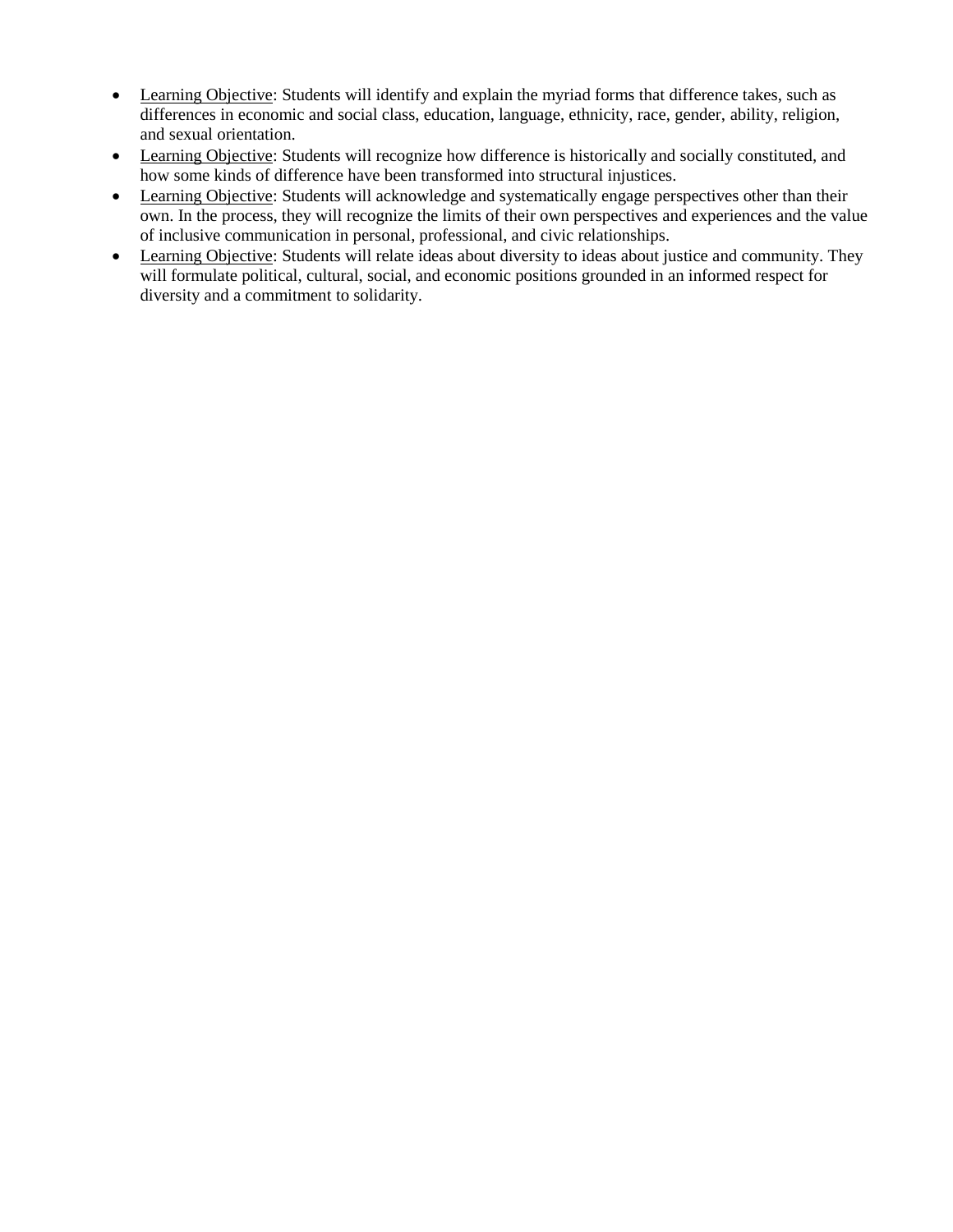# **GENERAL EDUCATION CURRICUM GOALS AND OBJECTIVES FOR EACH CURRICULAR COMPONENT**

# *ELOQUENTIA PERFECTA: FIRST-YEAR WRITING (FYW)*

# **Goal of Eloquentia Perfecta Level I, Foundational Courses**

Students will learn to generate topics of inquiry: to gather, evaluate, and disseminate information using varied modes; and will demonstrate their ability to do so effectively, ethically, and prudently in various contexts.

# **Objective of First-Year Writing:**

Students will compose written communication as a way to generate, develop, and disseminate thoughts and information.

# **Student Learning Outcomes:**

At the completion of coursework satisfying Level 1, Foundational: First-Year Writing (FYW), the student will be able to:

- 1. Employ flexible strategies for generating, organizing, revising, editing, and proofreading writing of varying lengths to improve development of ideas and appropriateness of expression.
- 2. Find, gather, read, summarize, evaluate, analyze, and synthesize texts in a purposeful manner in order to generate and support writing.
- 3. Write for different audiences, purposes, and contexts.
- 4. Integrate their own ideas with those of others using accurate and appropriate documentation.
- 5. Develop skills related to critical self-assessment and reflection on the process of writing.
- 6. Write in standardized English using appropriate syntax, grammar, spelling, and punctuation.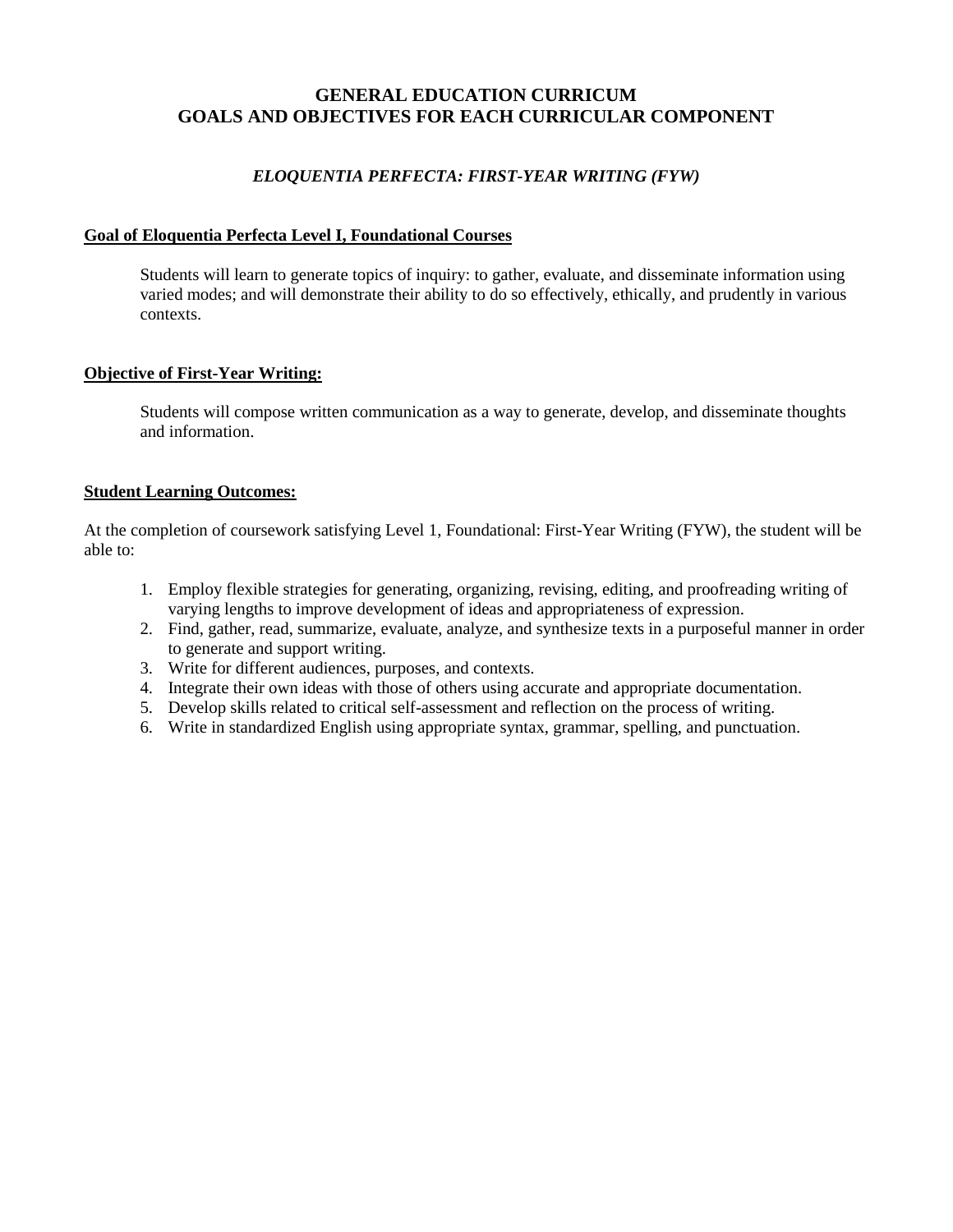# *ELOQUENTIA PERFECTA: FIRST-YEAR DIGITAL TECHNOLOGY (FYDT)*

# **Goal of Eloquentia Perfecta Level I, Foundational Courses**

Students will learn to generate topics of inquiry: to gather, evaluate, and disseminate information using varied modes; and will demonstrate their ability to do so effectively, ethically, and prudently in various contexts.

### **Objective of First-Year Digital Technology:**

Students will demonstrate understanding of digital technology and learn to make use of it to gather, evaluate, and disseminate information.

### **Student Learning Outcomes:**

At the completion of coursework satisfying Level 1, Foundational: First-Year Digital Technology (FYD), the student will be able to:

- 1. Conduct effective search strategies to gather information suitable to the topic, audience, purpose, context, and speaker.
- 2. Evaluate sources for credibility.
- 3. Use digital technology to analyze and process data and information.
- 4. Employ digital technology to deliver results in appropriate forms.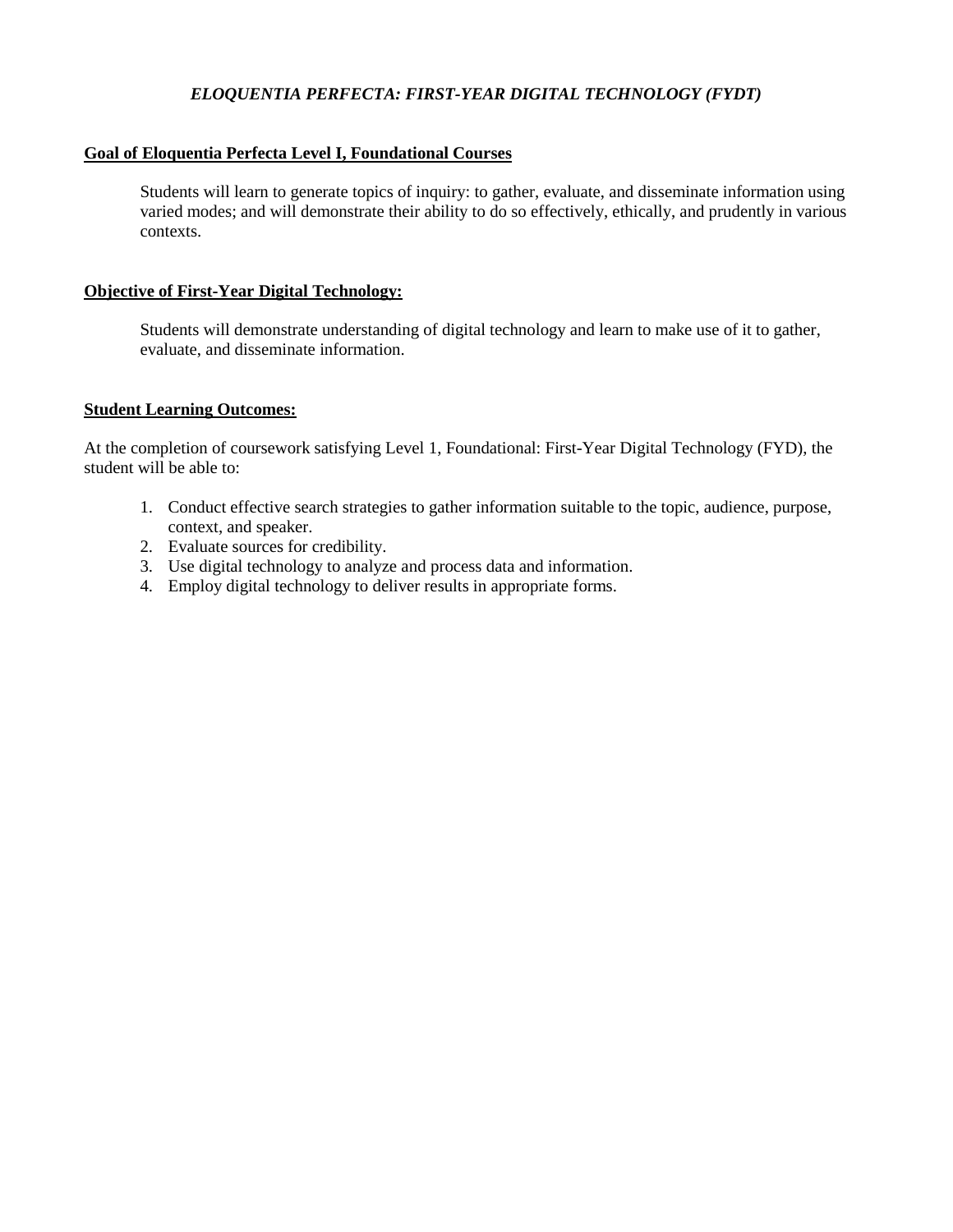# *ELOQUENTIA PERFECTA: FIRST-YEAR ORAL COMMUNICATION (FYOC)*

#### **Goal of Eloquentia Perfecta Level I, Foundational Courses**

Students will learn to generate topics of inquiry: to gather, evaluate, and disseminate information using varied modes; and will demonstrate their ability to do so effectively, ethically, and prudently in various contexts.

### **Objective of First-Year Oral Communication (FYO):**

Students will demonstrate understanding of oral communication as a way to generate, develop, and disseminate thoughts and information in conversation, in discussion, and in the public sphere.

### **Student Learning Outcomes:**

At the completion of coursework satisfying Level 1, Foundational: Oral Communication (FYO), the student will be able to:

- 1. Structure and organize information according to purpose, audience, and situation.
- 2. Develop and share ideas in both formal and informal situations using verbal and non-verbal communication.
- 3. Create and maintain a relationship between the speaker and the audience.
- 4. Engage in effective listening and self-reflection.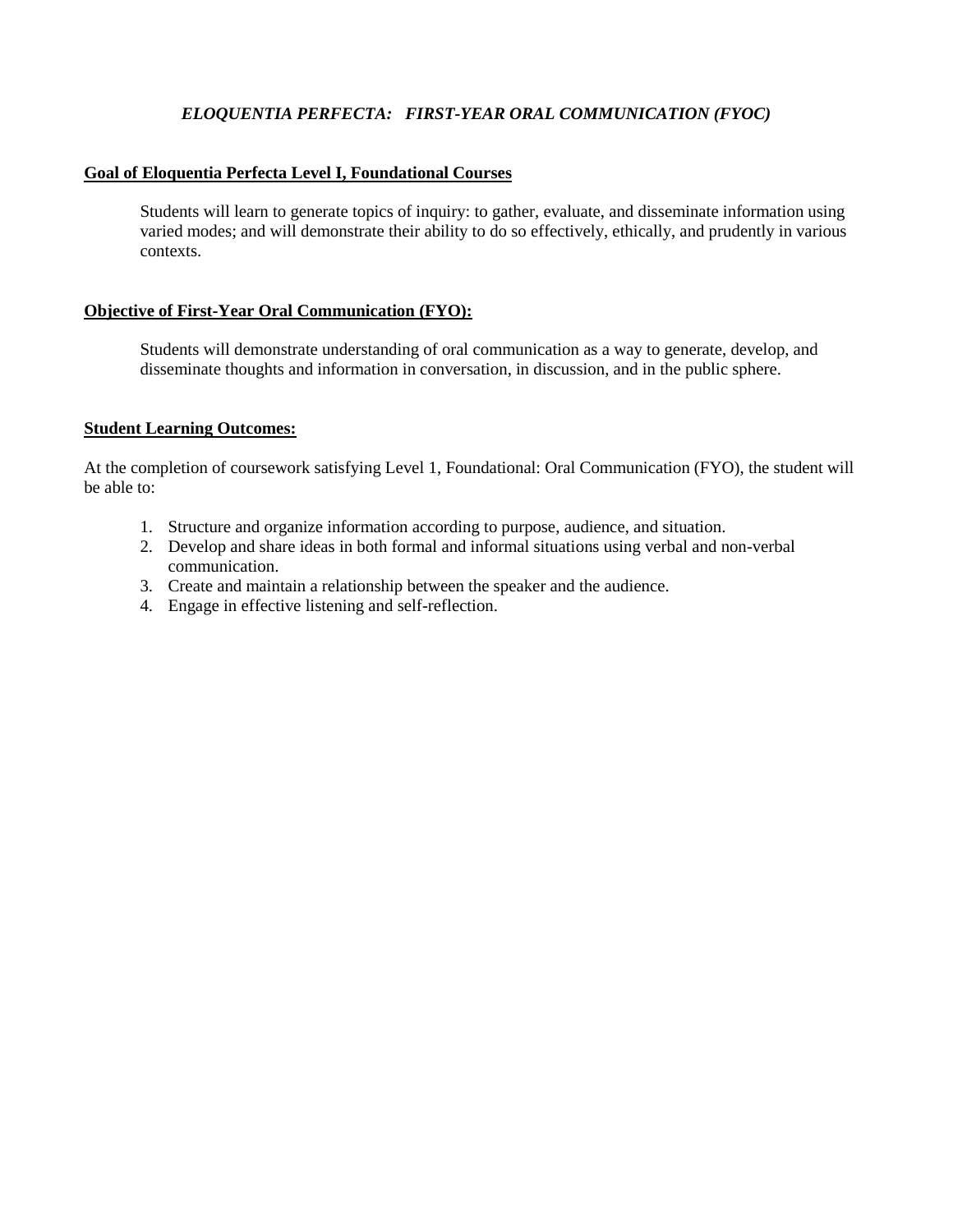# *ELOQUENTIA PERFECTA: FIRST-YEAR SEMINAR (FYS)*

# **Goal of Eloquentia Perfecta Level I, Foundational Courses**

Students will learn to generate topics of inquiry: to gather, evaluate, and disseminate information using varied modes; and will demonstrate their ability to do so effectively, ethically, and prudently in various contexts.

# **Objective of First-Year Seminar (FYS):**

Students will participate in activities that ignite their creativity, curiosity, inquisitiveness, openmindedness, and engagement in the world.

# **Student Learning Outcomes:**

At the completion of coursework satisfying Level 1, Foundational: First-Year Seminar (FYS), the student will be able to:

- 1. Demonstrate critical thinking and reading skills.
- 2. Contribute to intellectual discussions.
- 3. Articulate components of the Ignatian identity and mission of The University of Scranton.
- 4. Demonstrate knowledge and competencies necessary to acclimate to the intellectual and functional life of the university.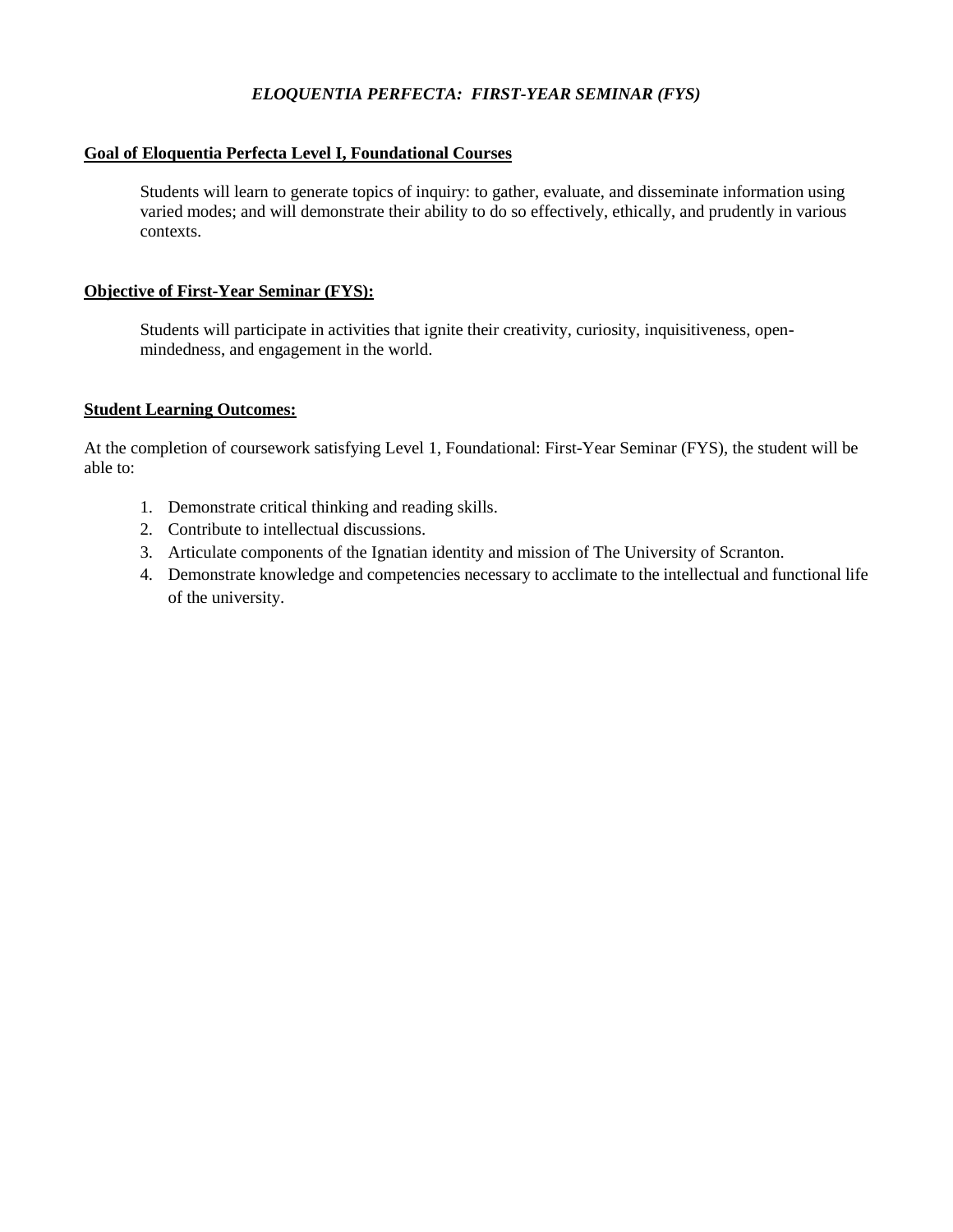# *PHILOSOPHY/THEOLOGY (P)*

### *GENERAL EDUCATION GOALS AND OBJECTIVES*

#### **PREFATORY STATEMENT**

The philosophy/theology component of the general education curriculum is intended to lead students to a critical understanding of God, the world and the human person.

# **Goals**

# **THEOLOGY/RELIGIOUS STUDIES:**

Students who have completed the theology/religious studies component of the general education curriculum will be able to explain how Christian scripture and tradition address fundamental questions regarding God, the meaning of human existence, the possibilities of human community, and the nature of truth and knowledge, justice and the good. The overall goal is that students achieve an understanding of faith which enables them t integrate it into their whole lives.

# **PHILOSOPHY:**

Students who have completed the general education philosophy and ethics requirements will be able to analyze and discuss the writings of past and present philosophers; to explain the basic philosophical issues implicit in the experiences of self and the relation of self to others and to God; to analyze and discuss the history of ethical theory and related moral issues in business, computing, health, science, technology, the law and the environment; and to reflect philosophically and ethically on their own personal, professional and civic lives.

- 1. identify and read important texts, placing them both in historical and conceptual contexts, and write analyses and arguments pertaining to these texts
- 2. identify and discuss major philosophical and theological movements, events, people and ideas, and write analyses and arguments pertaining to them
- 3. discuss both the integration of and the tension between faith and reason
- 4. articulate the Catholic understanding of God and the sacramental dimension of God's presence to humankind
- 5. make both theoretical and practical use of Western philosophical and theological approaches to ethics in understanding and dealing with issues of justice and the good
- 6. apply technological and philosophical insights to issues of science and technology in the 20th century
- 7. synthesize their liberal arts education and integrate their liberal arts education with the professional training by means of theoretical and historical principles in both philosophy and theology.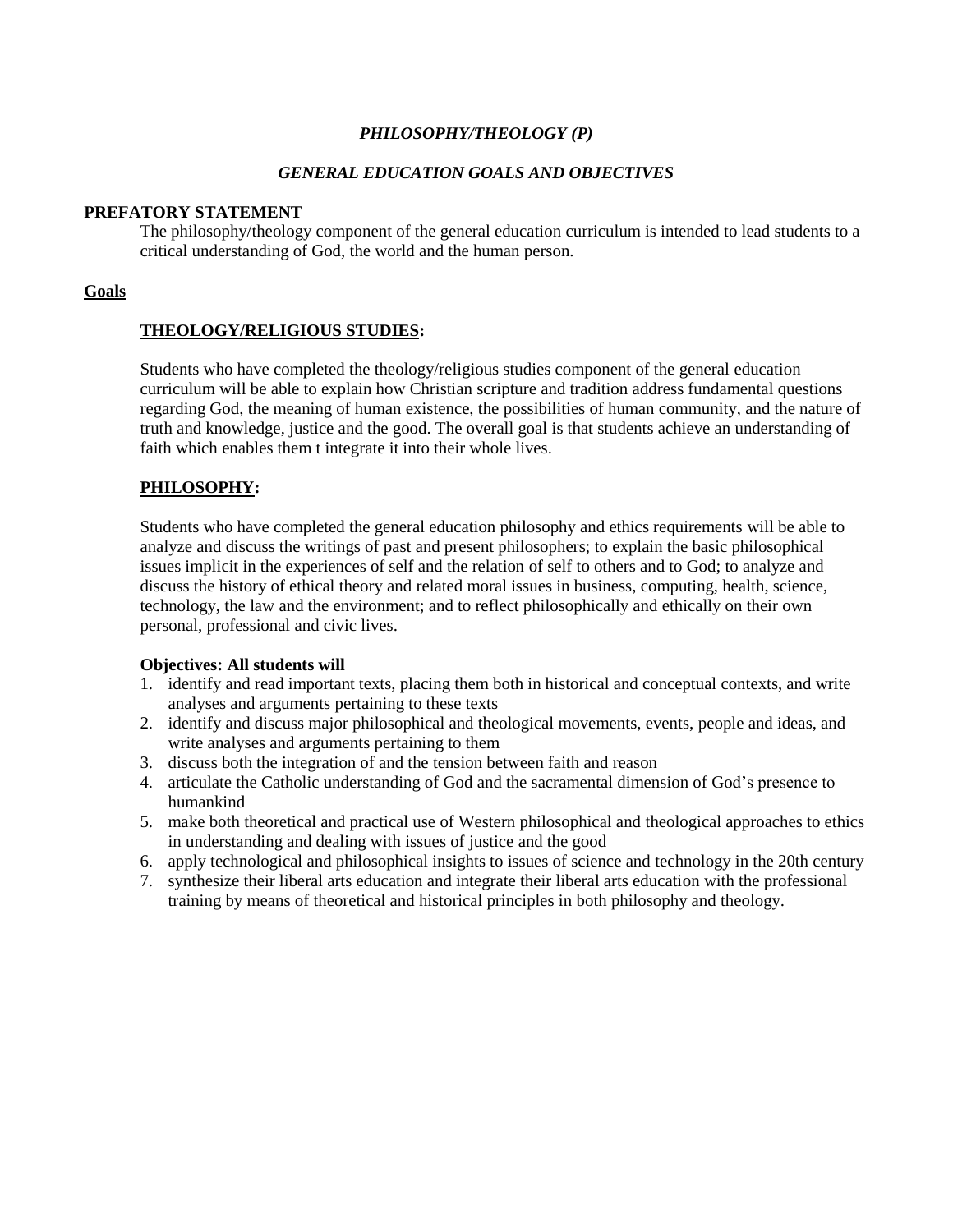# *QUANTITATIVE REASONING (Q)*

# *GENERAL EDUCATION GOALS AND OBJECTIVES*

### **PREFATORY STATEMENT**

The purpose of the quantitative reasoning requirement is to provide students with the skills of reasoning and logic necessary for success in our modern world.

### **Goal**

Students will construct statements about quantities, which are valid under the standards of logic and mathematics. Similarly, students will be able to identify logical and mathematical flaws.

- 1. use mathematics to communicate ideas. Examples include:
	- a. constructing a report to support an argument using mathematical reasoning
	- b. deriving theorems from axioms or solving problems from assumptions
	- c. describing the relationship between phenomena and mathematical systems
	- d. interpreting mathematical information (e.g., measures of central tendency and dispersion in descriptive statistics)
- 2. use mathematical, quantitative or statistical models (i.e., ones based on an axiomatic system) for concrete or abstract problem solving or decision making. Examples include:
	- a. critiquing the strengths and weaknesses of the fit of data to a mathematical model
	- b. critiquing observations from an experiment with a model based on the assumptions of that experiment
	- c. explicating a model based upon axioms derived from physical, economic, computational or behavioral observations
	- d. identifying a problem, formulating a model for the problem, and using that model to solve the problem
	- e. analyzing statements made about a mathematical model including is application to problems, validity to other systems and its use of data.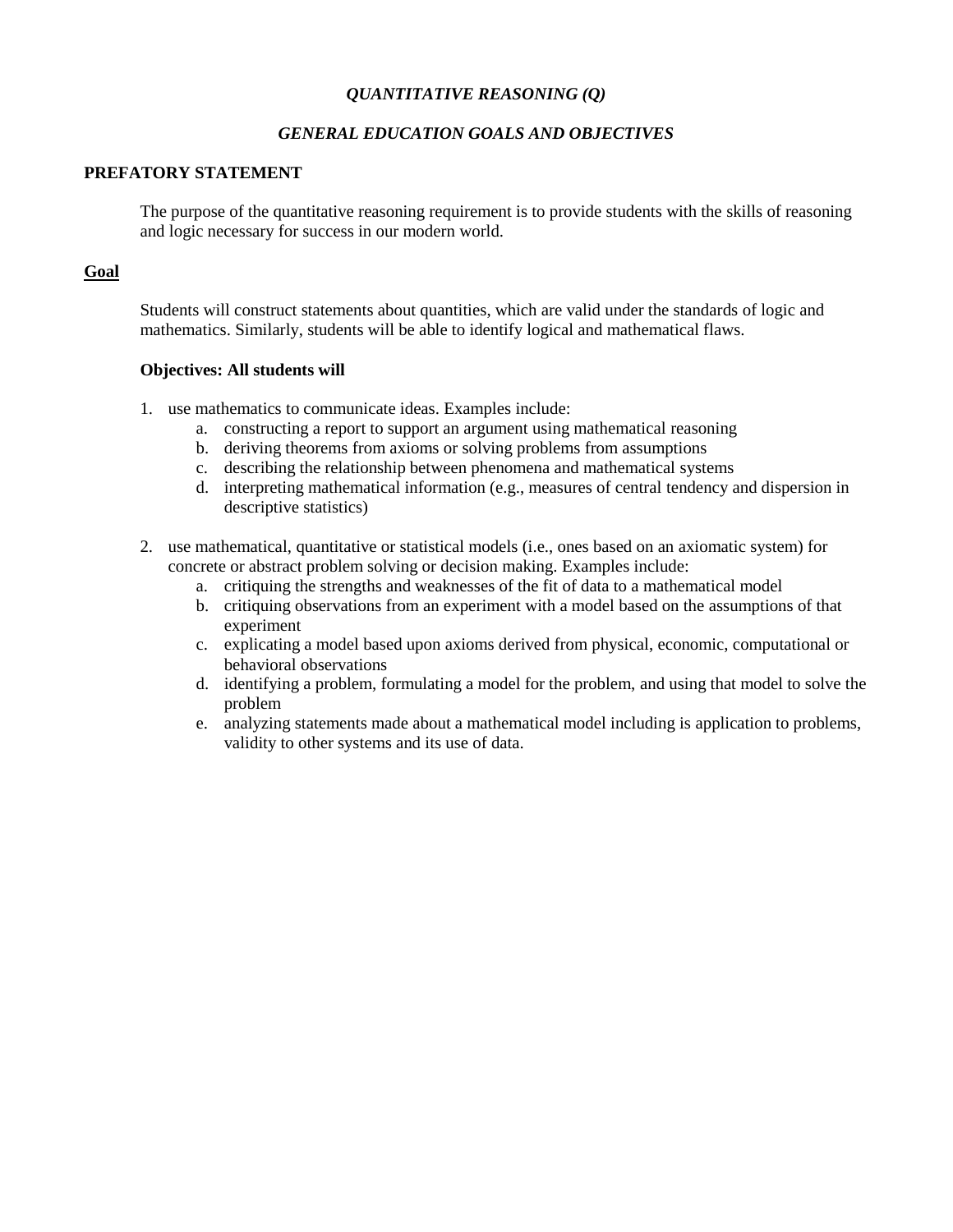# *NATURAL SCIENCE (E)*

# *GENERAL EDUCATION GOALS AND OBJECTIVES*

## **PREFATORY STATEMENT**

Natural science involves accumulation of knowledge and development of verifiable general laws which explain natural phenomena. The natural science general education component develops and understanding of scientific ways of thinking, including applications and limitations, and an ability to relate quantitative information to general laws. Ultimately, students should develop the confidence to use these principles in the analysis of contemporary problems.

# **Goal**

Students will understand the empirical character of natural science and the role of theories and models in the interpretation and design of experiment. Students will also understand some of the historical and societal context of natural science.

- 1. understand that scientific ways of thinking are based upon the assumption that nature is rational and intelligible
- 2. demonstrate and understanding that natural science is empirical by understanding the interplay of theory with experiment
- 3. use appropriate mathematical and statistical methods to analyze data that either (a) he/she has gathered, or (b) the instructor has provided and will use those data to test the validity of a hypothesis
- 4. demonstrate an understanding of the foundation of at least one of the natural sciences
- 5. demonstrate an understanding of the historical context and historical development of some aspect(s) of natural science
- 6. demonstrate and understanding of some public policy and technological implications of at least one of the natural sciences.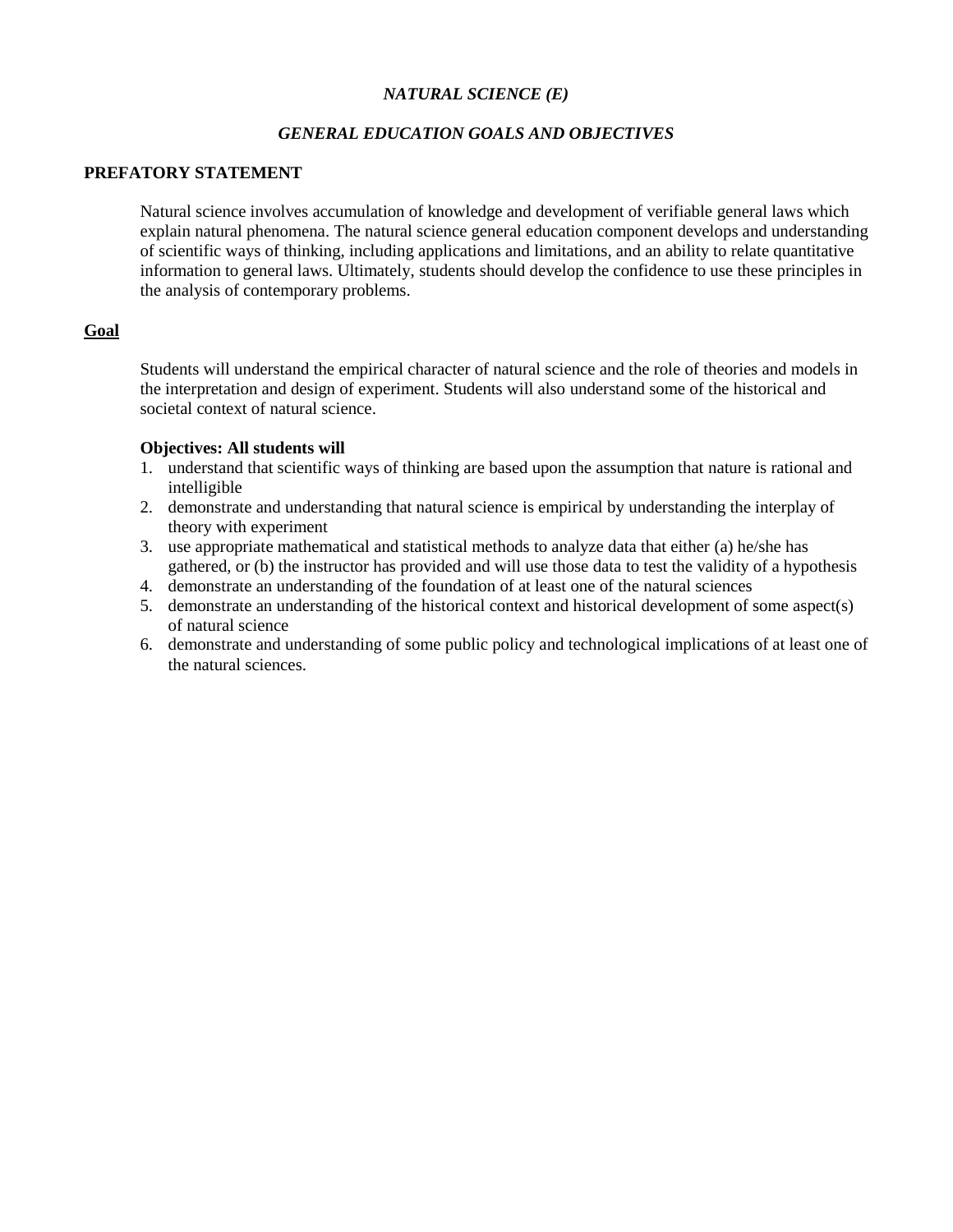# *SOCIAL/BEHAVIORAL SCIENCES (S)*

# *GENERAL EDUCATION GOALS AND OBJECTIVES*

# **PREFATORY STATEMENT**

The purpose of the social/behavioral requirement is to give students basic understanding of the factors shaping human behavior (e.g., psychological, social, economic, political) and the variety of methodological approaches employed in gaining such an understanding.

# **Goal I**

Students will demonstrate an understanding of the factors that shape human behavior in terms of the history and current state of a social/behavioral science discipline or subject area.

# **Objectives: All students will**

- 1. describe and differentiate between the major tenets of the discipline or subject area such as schools pf thought, models, theoretical systems, principles, laws, and/or primary persons both historic and current.
- 2. recognize and explain current controversies of the discipline or subject area
- 3. read and discuss readings of primary texts of the discipline or subject area where appropriate.

# **Goal II**

Students will acquire skills of inquiry, analysis, and communication relevant to a social/behavioral discipline or subject area.

# **Objectives: All students will do at least one of the following:**

- 1. explain the variety of methodological approaches employed by the discipline or subject area
- 2. use the methods for obtaining and disseminating quantitative and/or qualitative information in the particular discipline or subject area to produce oral, written, or other types of assignments
- 3. demonstrate critical thinking and problem solving skills related to the discipline or subject area.

# **Goal III**

Students will be able to integrate aspects of the social/behavioral science discipline or area of study with other fields and with the broader contemporary human experience.

# **Objectives: All students will do at least one of the following:**

- 1. describe the interdisciplinary facets of the discipline or area of study
- 2. obtain and evaluate the information from the discipline or area of study necessary to make informed and responsible judgments and decisions about current personal and social issues
- 3. recognize and appreciate the diversity within societies and between cultures, including where appropriate, cross cultural, gender, sexual identity, race, minority and religious tolerance issues.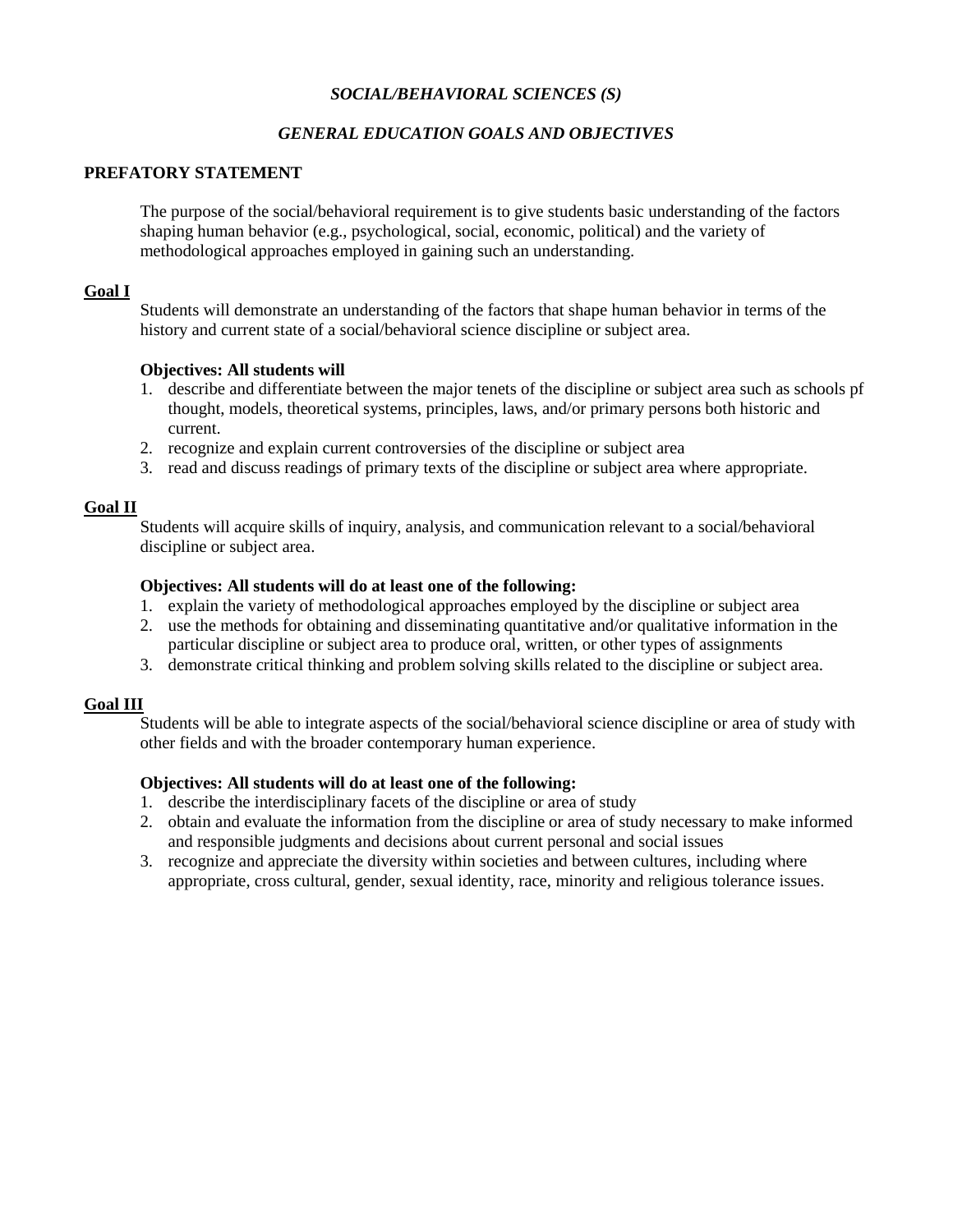# *HUMANITIES (CH)*

# *HISTORY GENERAL EDUCATION GOALS AND OBJECTIVES*

#### **PREFATORY STATEMENT**

History is the memory of human experience. As a part of the general education curriculum, history helps students identify and assess the significant institutions, events, trends, and individuals that have shaped the experience. Students who have completed general education history courses, and thereby analyzed the chronological, geographical, and cultural contexts within which human events take place, develop a sense of time and place by which they can interpret their own lives more clearly.

# **Goal I**

Students will demonstrate an understanding of the working methods historians use.

#### **Objectives: All students will**

- 1. recognize the different procedures by which historians identify sources, collect evidence, and draw conclusions
- 2. read and interpret historical works
- 3. assess critically the values, ideas, and practices drawn from various sources.

### **Goal II**

Students will demonstrate an understanding of the development of particular human societies through the study of the record of the past.

- 1. describe the major, individuals, groups, and institutions which have helped to shape a society's political, social, and economic development over time
- 2. identify major historical eras or periods that have combined to help explain the present
- 3. describe examples of cause and effect relationships that connect individuals, groups, and events, and help determine the course of a society's development.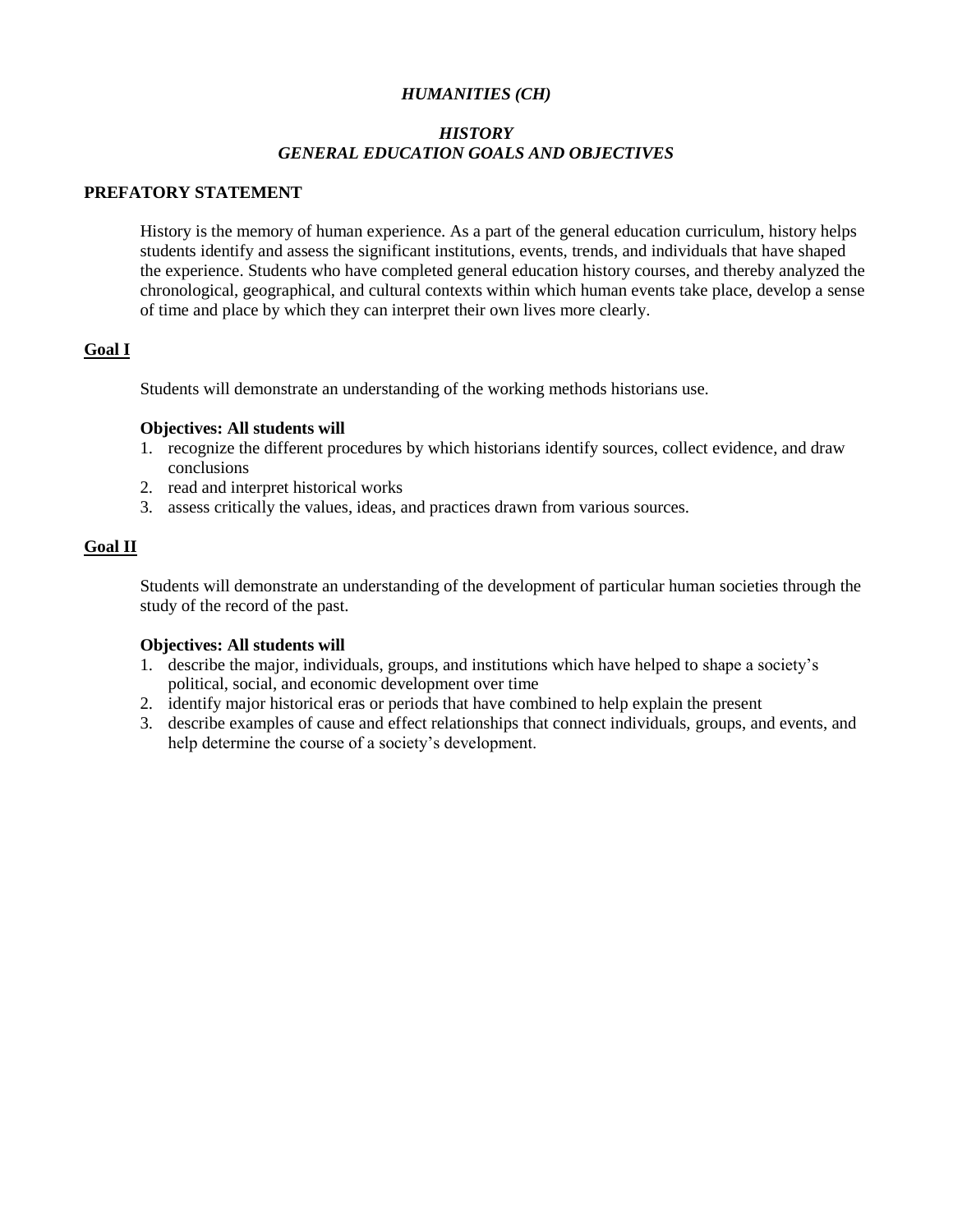# *HUMANITIES (CF)*

# *FOREIGN LANGUAGE GENERAL EDUCATION GOALS AND OBJECTIVES*

### **PREFATORY STATEMENT**

To gain an informed acquaintance with the varied subjects contained under the rubric of foreign languages requires the development of knowledge and analytical capabilities in two distinct areas, skills acquisition and culture. The intensive study of the mechanics of a foreign language will develop the students' ability to communicate in their native tongue as well as the target language, while the study of foreign cultures through all verbal media allows students to appreciate their own culture and to enhance their understanding of the world around them.

#### **Goal I: Skills Acquisition**

Students will demonstrate a comprehension of the target language appropriate to their course level (through advanced composition and conversation) and the nature of the target language as established by ACTFL proficiency guidelines (in the classical languages, ACL testing guidelines). Such study is enhanced by the use of multimedia learning tools, including, but not limited to, books, tapes, and video.

#### **Objectives: All students will**

- 1. read texts in the target language appropriate to the level established by ACTFL or ACL guidelines
- 2. compose work in the target language appropriate to the level established by ACTFL or ACL guidelines
- 3. (modern languages only) speak in the target language at a level appropriate to ACTFL guidelines
- 4. (modern languages only) comprehend the target language at a level appropriate to ACTFL guidelines.

#### **Goal II: Culture**

- 1. identify the major figures, works, and movements which define the target culture
- 2. describe the dominant mores and characteristics of the target culture.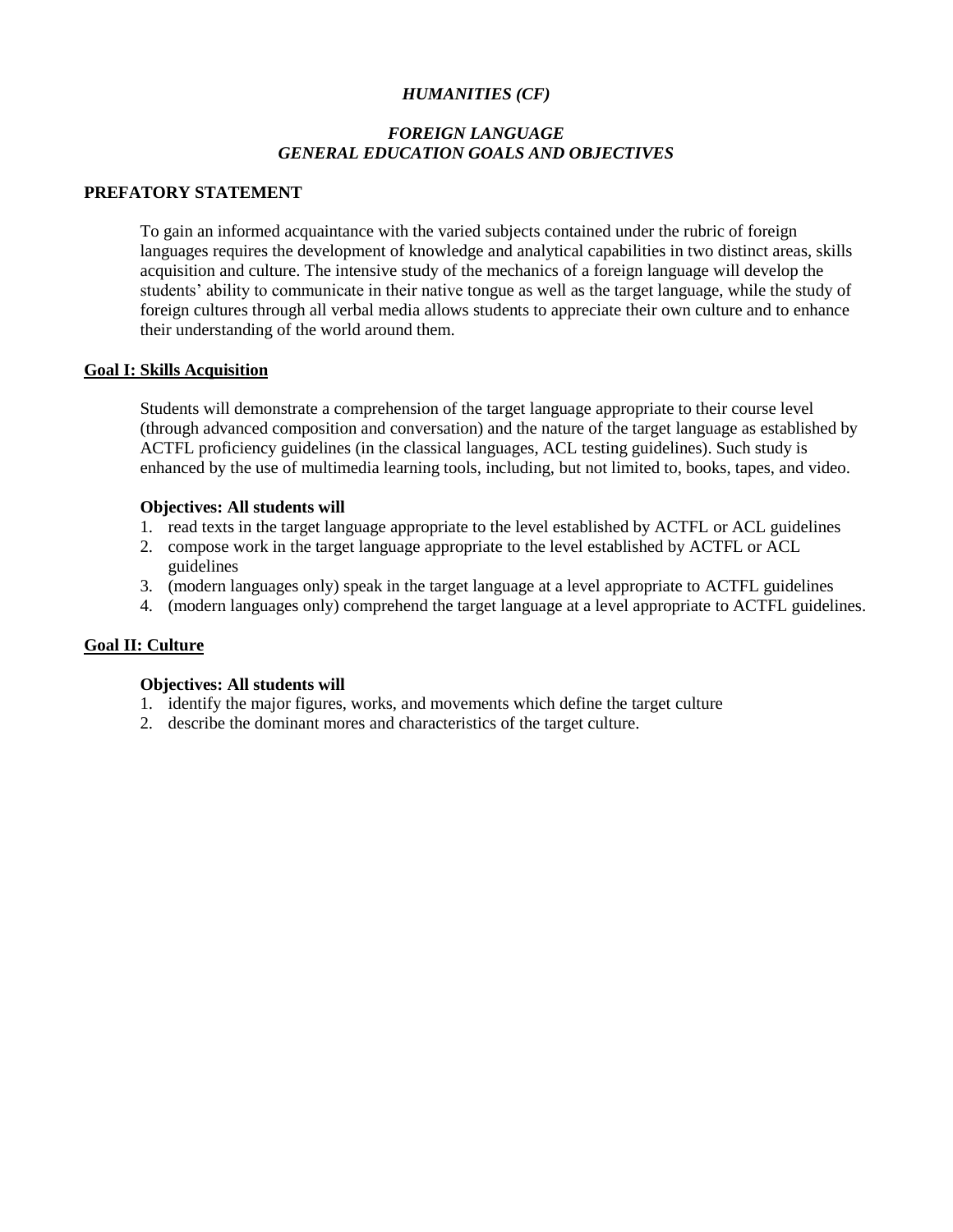# *HUMANITIES (CL)*

# *LITERATURE GENERAL EDUCATION GOALS AND OBJECTIVES*

### **PREFATORY STATEMENT**

As the most accessible of the fine arts, literature captures the heart and soul of the human experience. As part of the general education curriculum, it provides students with an appreciation of the scope of human aspirations and the range of the human imagination and helps students experience heightened aesthetic enjoyment of literary works.

# **Goal I**

Students will identify and use critical terms and tools employed by literary scholars.

#### **Objectives: All students will**

- 1. use critical terminology of the discipline and give examples drawn from literary works
- 2. name principal reference tools available in the field
- 3. collect information from these tools
- 4. form generalizations and draw conclusions from this information as well as from the primary sources

## **Goal II**

Students will demonstrate an understanding of major literary figures, genres, and movements both past and present.

- 1. define major genres and movements
- 2. evaluate the contributions of major figures
- 3. support these evaluations with evidence and argument.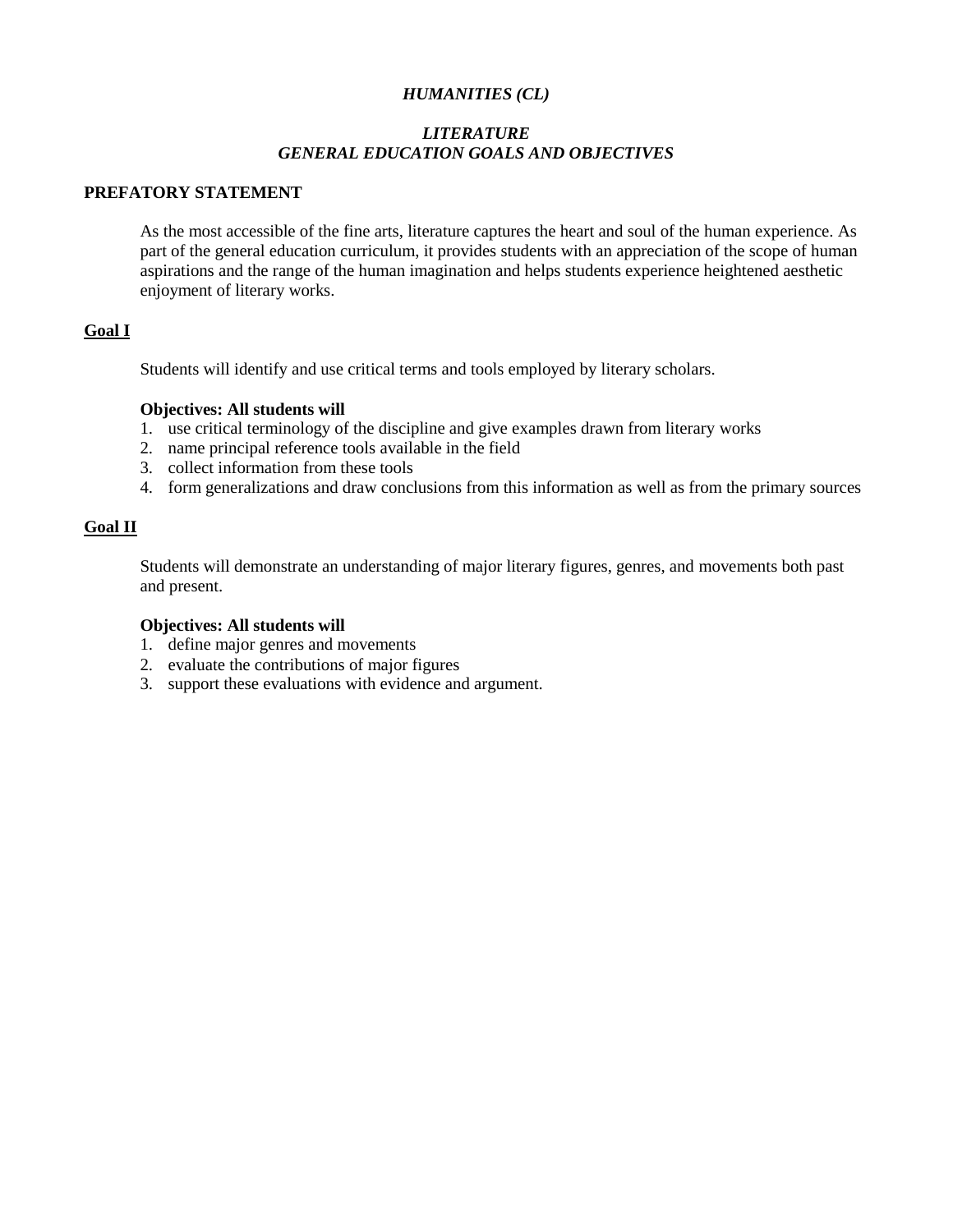# *HUMANITIES (CA)*

# *ART AND MUSIC GENERAL EDUCATION GOALS AND OBJECTIVES*

### **PREFATORY STATEMENT**

Study of the fine arts, through Art History [and Music History] should enable students to understand the means by which art and music emerge from and reflect past and present world cultures, and to integrate an increasing appreciation of the arts in their lives.

# **Goal I**

Students will demonstrate an understanding of the cultural products (art and music) of world societies, past and present.

#### **Objectives: All students will**

- 1. identify key artists, movements and ideas in the history of world art/world music
- 2. analyze the works of key artists, as well as major movements and ideas in the history of world art/world music.

### **Goal II**

Students will demonstrate the skills and methodologies of art history/music literature.

- 1. examine primary historical and literary texts integral to the study and history of art history/music literature
- 2. apply skills of visual analysis/critical listening in order to discover the structure and meaning of a work of art/work of music
- 3. evaluate, through oral and written processes f analysis and interpretation, the social, historical, literary, philosophical and aesthetic features of a work of art/work of music.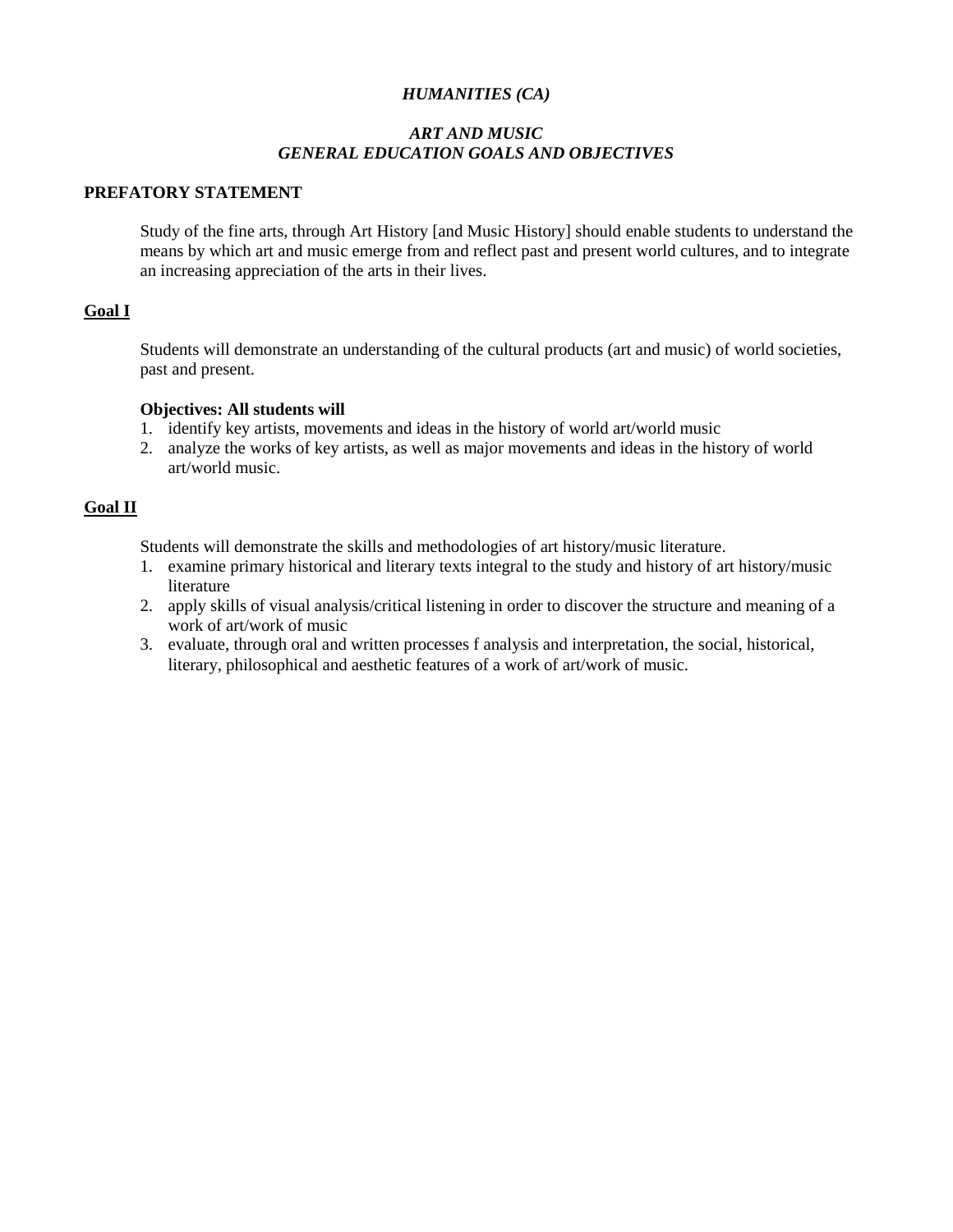# *HUMANITIES (CA)*

# *THEATRE*

## **PREFATORY STATEMENT**

The study of theatre as a liberal art enables students to experience a form of cultural enrichment through engagement with an art form like no other. Live theatre demands a personal involvement that teaches students a variety of skills to be used both in the arts and in other fields as well. These skills include aesthetic judgment, performance and technical expertise, and personal discipline and self-confidence. The study of theatre also offers students not only a richer understanding of the profoundly important role the arts play in the world, but also a deeper respect for the artistic products of diverse cultures.

### **Goal I: Skills Acquisition**

Students will demonstrate both comprehension and practical ability in the specific skill area (performance, design, technical production, dramatic criticism) that makes up the focus of a course. In each course, opportunities to practice the appropriate skills will be made available.

### **Objectives: All students will**

- 1. give evidence of competence in the designated skill area
- 2. identify and use the various tools and terms specific to this theatrical skill area
- 3. demonstrate knowledge of the specific contributions made by this particular skill area to the art of theatre
- 4. acquire more sophisticated aesthetic judgment through the practice of critiquing various aspects of theatre in production
- 5. examine dramatic literature from the perspective of a particular theatrical skill area.

#### **Goal II: Culture**

Students will study the cultural context within which all theatre is created; they will consider the social, political, economic, and artistic ramifications of the plays read and/or produced in conjunction with the class. Towards that end, students will

- 1. comprehend the cultural context of the dramatic literature worked on in the class
- 2. compare the various cultural contexts explored with their own.

# **Goal III: Creative Capacities**

Through the practical application of various theatre skills, students will enhance their own creative capacities. Students will:

- 1. how to express themselves in a variety of creative endeavors, all of which are crucial to the making of theatre
- 2. sharpen their abilities to work successfully in collaborative situations, and thereby develop selfconfidence.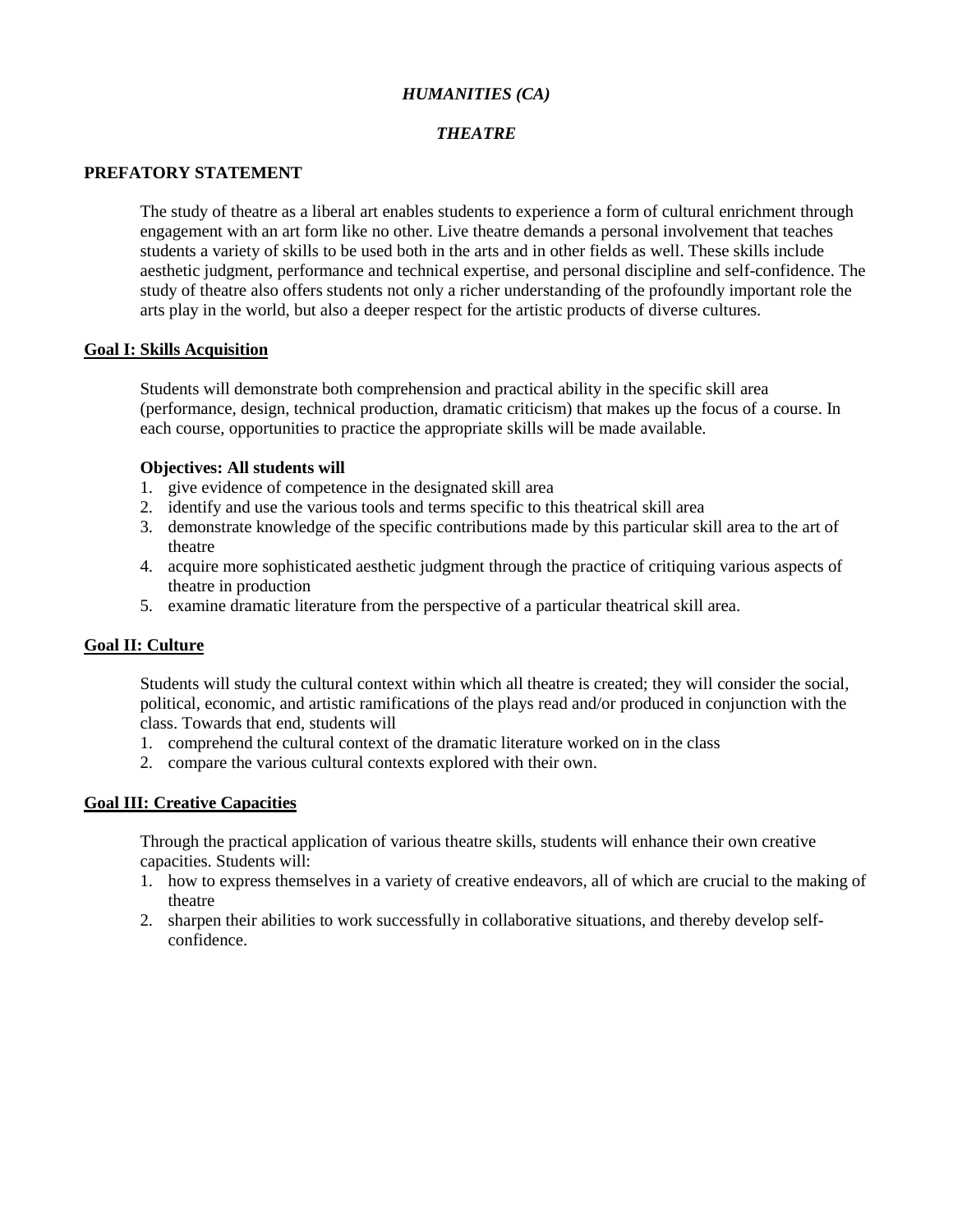#### *HUMANITIES (CI)*

### *INTERDISCIPLINARY HUMANITIES*

#### **PREFATORY STATEMENT**

The Humanities area is the only part of the University's General Education Curriculum that has been subdivided into distinct topic areas (Art & Music, Foreign Languages, History, Literature, Theatre). In recent years, the university has sought in various ways to promote interdisciplinary courses & programs, but this partitioned section of the General Education Curriculum seems at times to have impeded that effort. The articulation of an Interdisciplinary Humanities standard is intended simply to remove that impediment without changing any existing Humanities requirements in any way.

#### **Goal 1**

Students will meet all goals & objectives articulated in AT LEAST TWO of the five distinct Humanities areas (Art & Music, Foreign Languages, History, Literature, Theatre) currently included in the University's General Education curriculum.

#### **Goal 2**

Students will read, view, or listen to materials exploring the relationship(s) between the different Humanities disciplines included in the course.

#### **Goal 3**

Students will write about  $\&/$  or take examinations covering the relationship(s) between the different Humanities disciplines included in the course.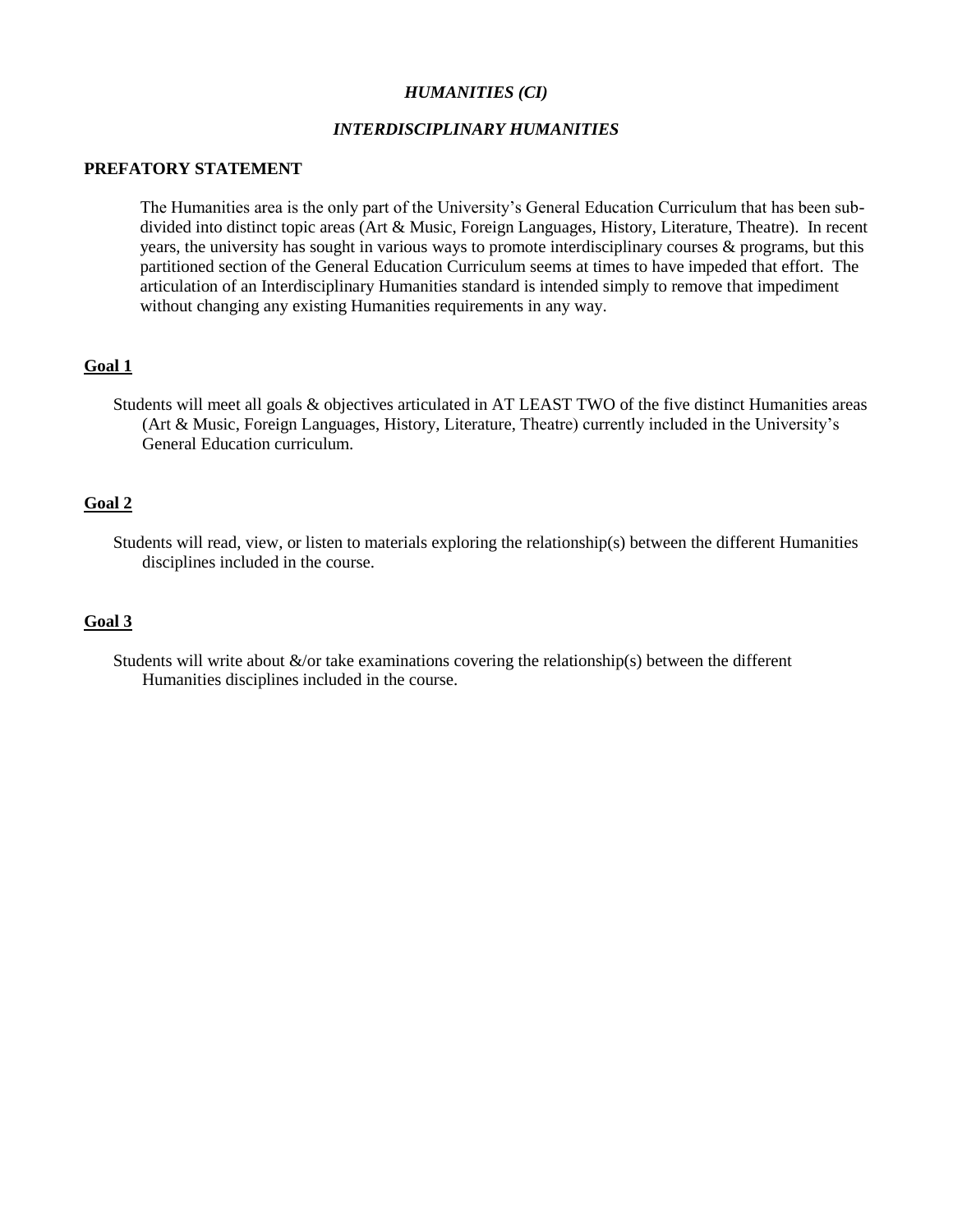# *CULTURAL DIVERSITY (D)*

# *GENERAL EDUCATION GOALS AND OBJECTIVES*

### **PREFATORY STATEMENT**

The purpose of the cultural diversity requirement is to help students understand the variety of cultures which they may encounter. Culture is the matrix of ideas, creeds, religions, attitudes, habits, artifacts, and institutions (social, educational, artistic, political, an economic) that condition the way people in a given society live.

# **Goal**

The goal of the cultural diversity requirement is to have students read, analyze, experience and/or discuss the different cultures and subcultures in the United States and/or throughout the world.

### **Objective: All students will do at least one of the following:**

- 1. discuss ethnicity, race, class and/or gender perspectives related to the topics covered in the course
- 2. discuss contemporary world issues based on an international perspective of the historical, political, economic, and social developments of diverse cultures.
- 3. demonstrate, either through language, art, literature, theatre, or music, knowledge of a culture(s) different from their won.
- 4. explain and/or demonstrate the ways various social groups or communities within a given society live
- 5. explain and discuss how non-Western philosophical and/or religious traditions can be applied to contemporary word issues.